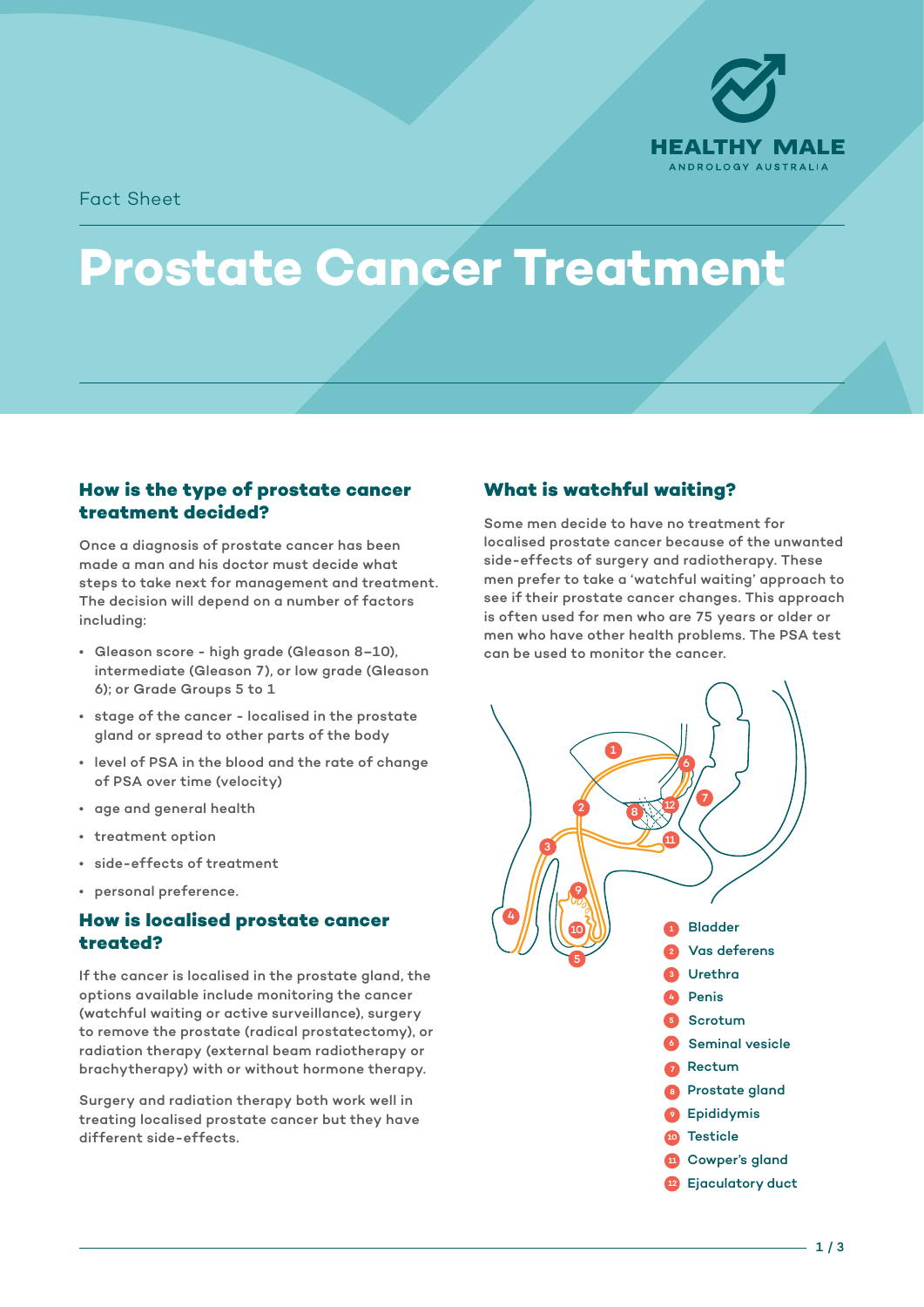# **What is active surveillance?**

Active surveillance is more involved than watchful waiting and is often preferred. It may be chosen when PSA level, MRI, digital rectal examination (DRE) and biopsy findings show the man has lowrisk slow-growing prostate cancer. In these cases, there is a low chance of the cancer getting worse in the short to medium term.

Having regular PSA tests and repeat MRIs and/ or biopsies check if the cancer gets worse. Lowrisk cancers only progress to a more advanced cancer in a small number of men, who then need to consider treatment. However, most of the time there are no signs of more aggressive disease, and active surveillance continues indefinitely.

### **What is a radical prostatectomy (surgery)?**

A radical prostatectomy is an operation to remove the prostate gland and the tissues surrounding it. This includes the seminal vesicles and part of the urethra (the tube that carries urine) that sits within the prostate gland. The rest of the urethra, from below the prostate, is then joined to the bladder. Radical prostatectomy can be an open operation or a laparoscopy ('keyhole') surgery (often with the assistance of a robotic device).

There are some risks linked to surgery including:

- urinary incontinence: leakage of urine may still be a problem in about 5–10% of men one year after a radical prostatectomy
- erectile dysfunction: 75–85% of men can have problems with getting and keeping an erection after surgery. However, preventing damage to the nerves that allow erections can lower the chance of this happening. There are also effective treatments for erectile problems.

#### **What is radiation therapy?**

Radiation therapy can be applied to the outside of the body (external beam radiation therapy) or by an internal implant (brachytherapy). Radiation therapy and surgery for prostate cancer have similar success rates.

Patients with high-risk prostate cancer undergoing radiotherapy also have hormone therapy called androgen deprivation therapy (ADT) before the radiotherapy starts, to improve its results. However, ADT has its own side-effects.

In external beam radiation therapy small doses of radiation are given over several weeks resulting in a high total dose to the prostate by the end of the treatment.

Radiation damage to other tissues near the prostate can cause inflammation of the bladder and rectum, leading to urinary urgency and bleeding from either organ. Erectile dysfunction is a common problem after radiation therapy; it tends to develop gradually and becomes worse over time.

In brachytherapy permanent radioactive 'seeds' are inserted straight into the prostate gland (low-dose brachytherapy). Another approach is to use temporary radioactive 'rods' which stay in position for only a couple of days (high-dose brachytherapy). Brachytherapy results in a high dose of radiation directly to the cancer cells.

### **How is advanced prostate cancer treated?**

If the prostate cancer has spread to other parts of the body (metastasised), the standard treatment is a medication that blocks the male hormone, testosterone, because testosterone helps the cancer grow. This treatment is called androgen deprivation therapy (ADT). If cancer has spread extensively, chemotherapy is often given in addition to ADT to improve survival.

## **What is androgen deprivation therapy (hormone therapy)?**

The growth of both normal cells and cancer cells in the prostate gland rely on male hormones (androgens), particularly testosterone. Androgen deprivation therapy (ADT) acts by either stopping testosterone production or by blocking the action of testosterone on the cells and tissues.

The most common form of ADT are medications called GnRH blockers, which are injections given under the skin or into muscle. Other hormone therapy tablets (bicalutamide, abiraterone acetate or enzalutamide) may be added to these injections over time. Removing the testes (orchidectomy) is another option which stops the production of testosterone.

ADT is not a 'cure' but it may keep the prostate cancer 'in check' for a period.

# **What are the side-effects of ADT?**

Most men having ADT will have a reduced libido (sex drive) and some trouble with getting or keeping erections.

Other common side-effects include hot flushes, tiredness and sweating, a gradual decrease in body hair, thinning of the bones (osteoporosis), reduced muscle strength, increased risk of heart disease, increased blood sugars and risk of getting diabetes, and cognitive changes, such as memory problems and difficulty doing more than one thing at a time or emotional changes. Liver function may be affected if taking tablet forms of ADT and some men gain weight and have some breast development and/or sore nipples.